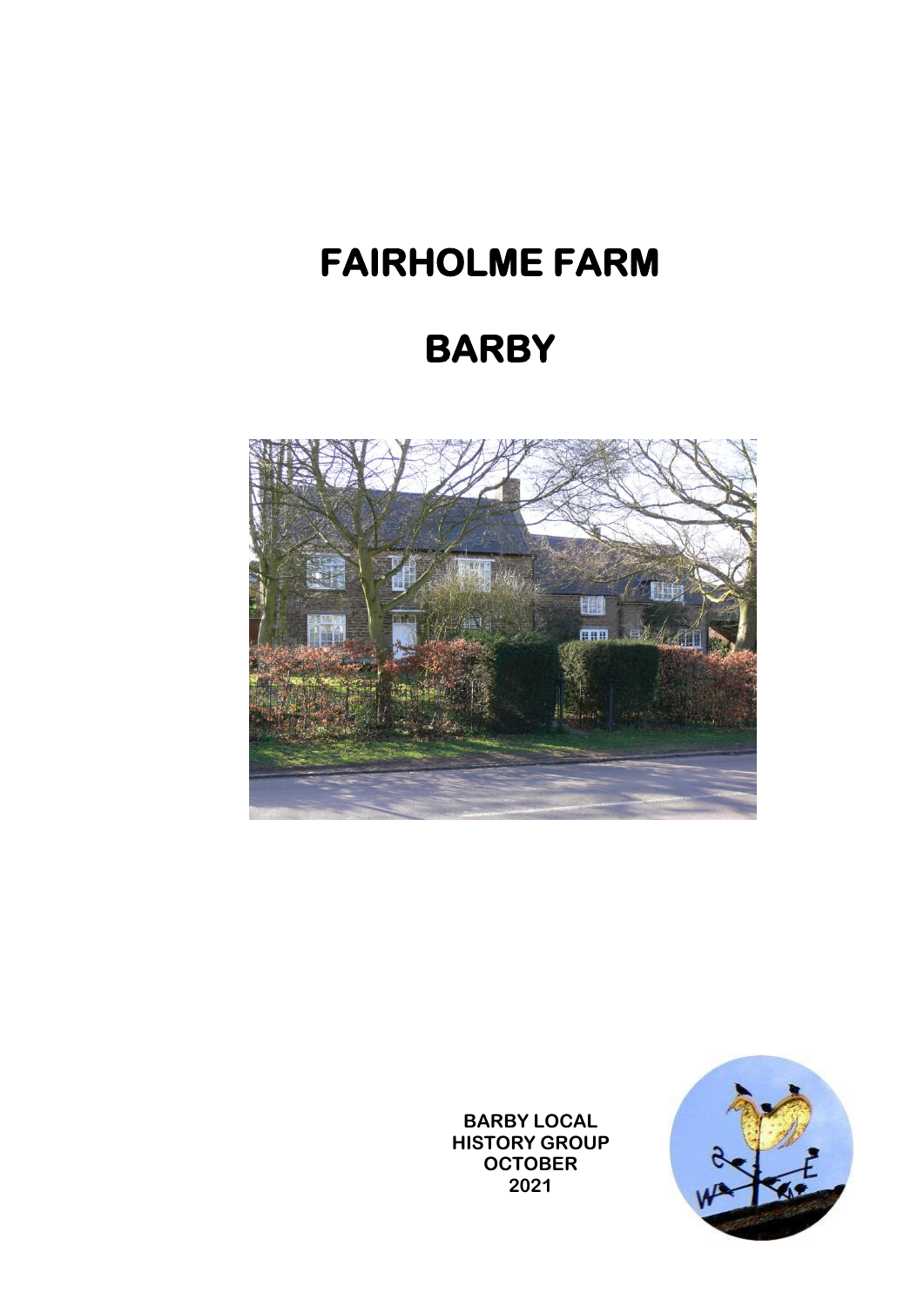**FAIRHOLME FARM** lies on the west side of Daventry Road, opposite its junction with Kilsby Road. It is no longer a farm; today the property consists of several buildings, some of them

former farm buildings, and garden areas, together with a paddock, the total area amounting to just over 3 acres.

A datestone is set high in the East wall of the house. A date of 1768 is decipherable.

A century before this, on 11 August 1669, George Clerke, Esquire, of Watford, Northants, sold to Richard Marriott, a mason of Norton, Daventry,



'a messuage lands and hereditaments in Barby'. On 2 May 1689, Marriott bequeathed this property to his son, also Richard, a yeoman of Barby, on the occasion of his marriage to Elizabeth Bennett of Thurlaston, Dunchurch. When Marriott died childless in 1721, he left his property in Barby to the son of his sister Rebecca. This nephew was John Edmonds, a collar maker of Braunston. After his death in 1744, Edmonds' property was transferred to his 'kinsman' Thomas Lee, a yeoman of Kilsby.<sup>1</sup>

Edmonds' inheritance consisted of two messuages, two closes, a yardland and a half of a quarter yardland in Barby's open fields. In 1745, Lee sold one of the messuages with some buildings and a small piece of land, this being the plot on which the present *Lilac Cottage* stands. This left him with another messuage, buildings and land, part of which formed the plot on which *Fairholme* stands today.<sup>2</sup>

*Fairholme*'s datestone suggests that Lee, or his son Joseph, replaced or rebuilt the original cottage on the plot. Joseph had married Mary Boyes at St Mary's in 1767 and was baptised there on 31 May 1769, aged 35, six months after the baptism of their first child, Elizabeth.<sup>3</sup>

Joseph was the occupier at the time of Enclosure in 1778. He was granted nearly 57<sup>1</sup>/<sub>2</sub> acres in Wood Field in place of his '1 yardland and 1 half quartern of 1 yardland called customary land with right of common thereto belonging' plus (like all the owners on the main road) the piece of land in front of his house up to the road, which was bought from Lumley Arnold, Lord of the Manor, his nextdoor neighbour. As part of the settlement, Lee had to pay £12 12s towards the cost of fencing and ditching the lands of the Rector and Arnold, plus £51 1s 6d towards the expenses of the Commissioners. <sup>4</sup>

<sup>1</sup> Barby Local History Group (BLHG), Deeds of *Lilac Cottage*, Docs 1 & 3

<sup>2</sup> BLHG, Deeds of *Lilac Cottage*, Docs 1 & 3

<sup>&</sup>lt;sup>3</sup> Dates of births, marriages and deaths are taken form Barby Church Registers unless otherwise noted.

<sup>3</sup> Northamptonshire Record Office (NRO), 24P/211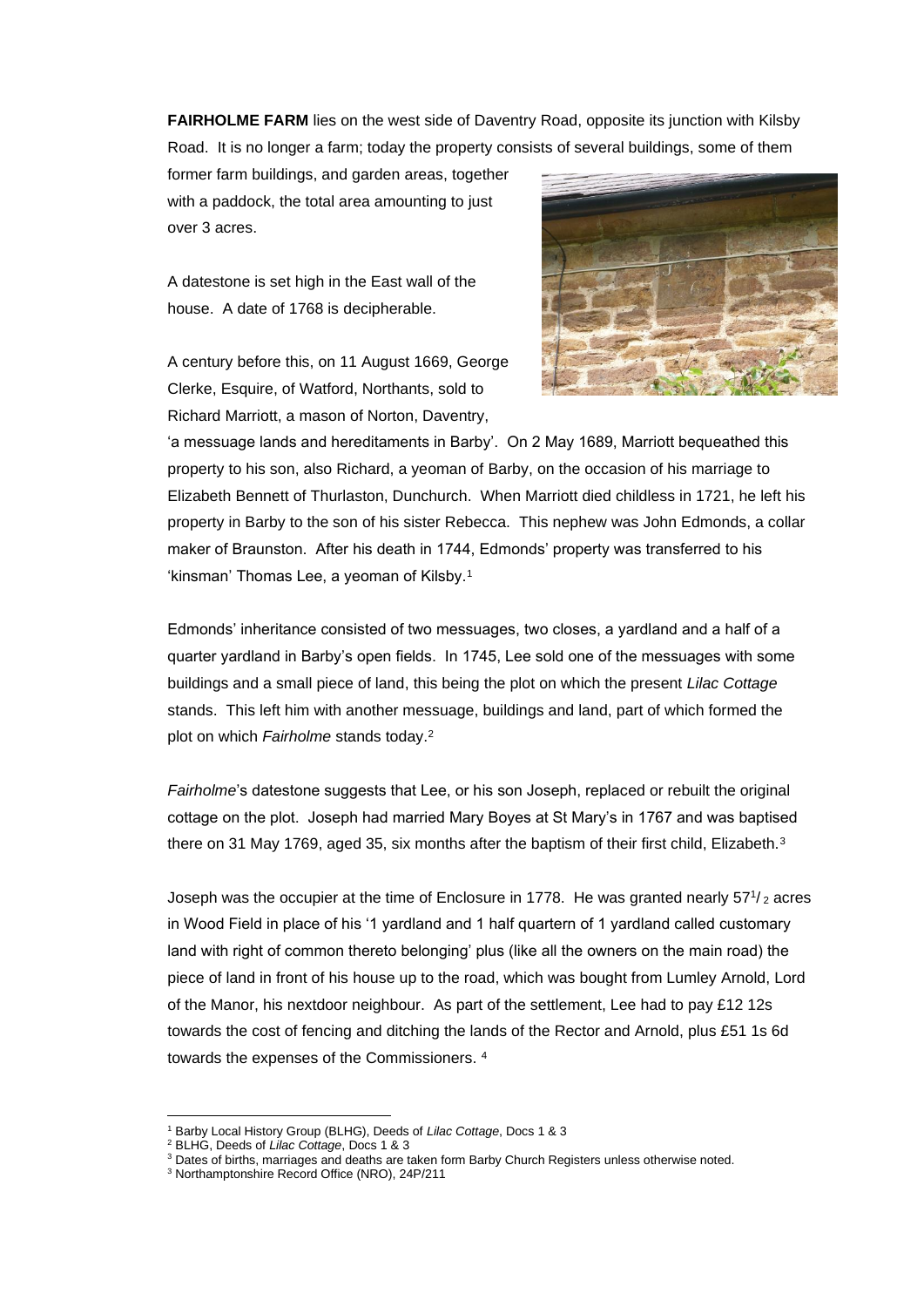In 1798, Thomas Lee was charged Land Tax of £2 8s 4d, assessed at 4s in the  $\mathcal{E}$ ; he was one of 32 land owners who were farming their own land. Joseph was not charged, so it was Thomas farming at Fairholme; he was the eldest son (born in 1773) of Mary and Joseph (who died in 1802).<sup>5</sup> Thomas had married Sarah Lord, daughter of Sarah and Richard, in 1797. Their son Richard married Sarah Howard, and Richard Lee was the owner in 1835, the earliest date mentioned in the title deeds of the property; Thomas had died the previous year, leaving an estate valued at less than £450.<sup>6</sup> Richard also owned the *Lilac Cottage* plot.<sup>7</sup>

Richard took out a mortgage for £1700 that year, with William Reeve of Braunston. When he died in 1850 he left the property in trust to his eldest son Richard Thomas Lee, who inherited it in 1866 at the age of 25 and then took out two more loans with William Reeve for £300 in 1867 and £500 in 1868. By 1890 none of these mortgages nor the accrued interest had been paid off and, following the deaths of both William Reeve and his wife Ann, their son John put the estate of 62 acres up for sale.

During Richard Thomas Lee's ownership the farm was inhabited by Thomas Frost and then Thomas Frost's widow.

At this time, on the far side of Daventry Road from the farmhouse, there was a traditional watering hole for livestock, probably used by farmers driving their stock on foot to market in Rugby. It became known as Lees Pit. By the 1950s, it had become a dumping ground for rubbish and it was filled in. Following a bequest from Audrey Pittom, the Parish Council installed a bench and mounted a plaque on the wall.



A photograph showing the surrounding wall of Lees Pit in the 1920s BLHG P02/015

<sup>5</sup> The National Archives, IR/ 23/63

<sup>6</sup> BLHG, Deeds of *Fairholme Farm*, which provide all subsequent references to ownership, mortgaging and costs; NRO, Will of Thomas Lee proved 19 September 1835

<sup>7</sup> BLHG, Deeds of *Lilac Cottage*, Doc 23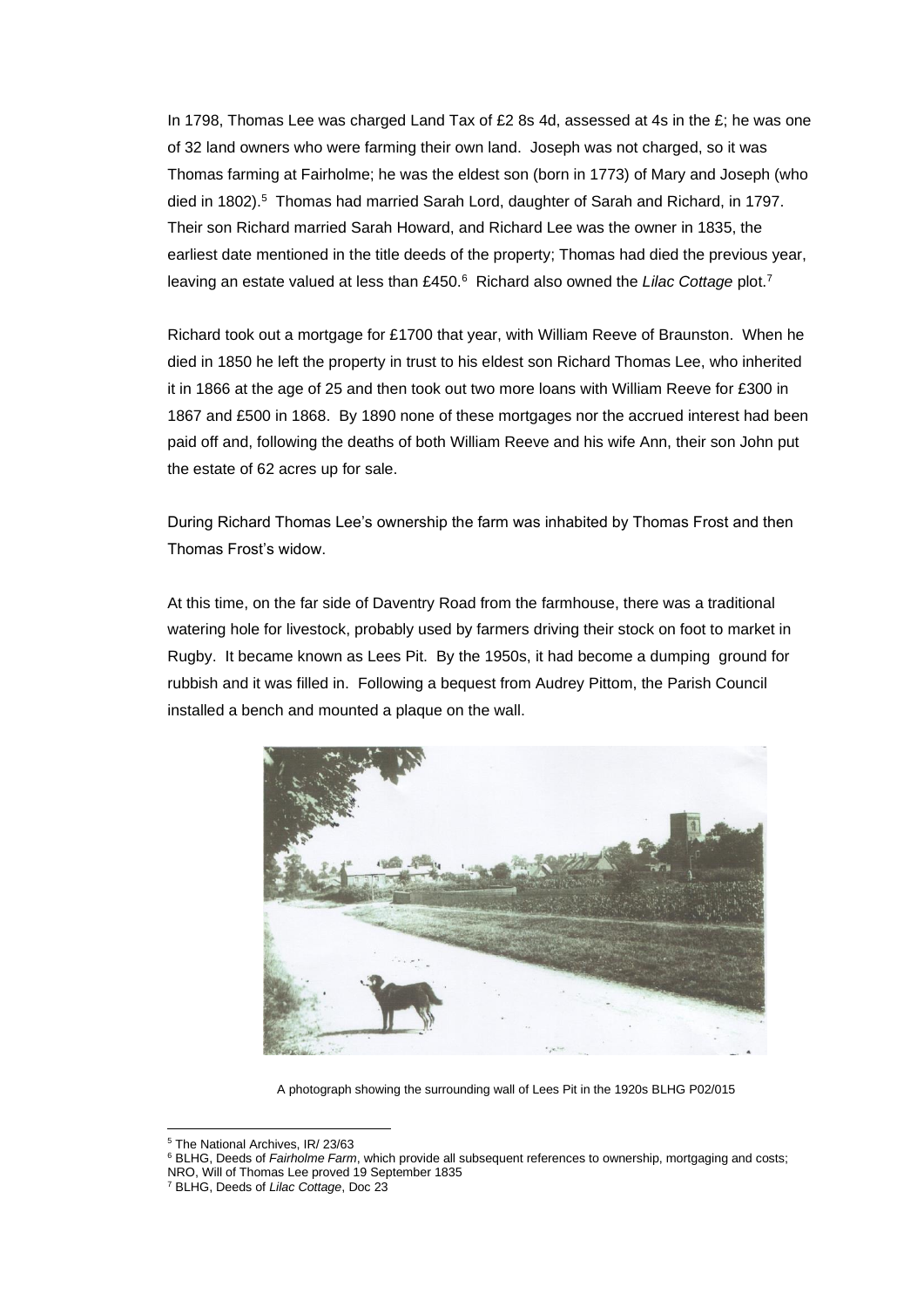

The plan of the property first used in the conveyance of 1890 and all subsequent deeds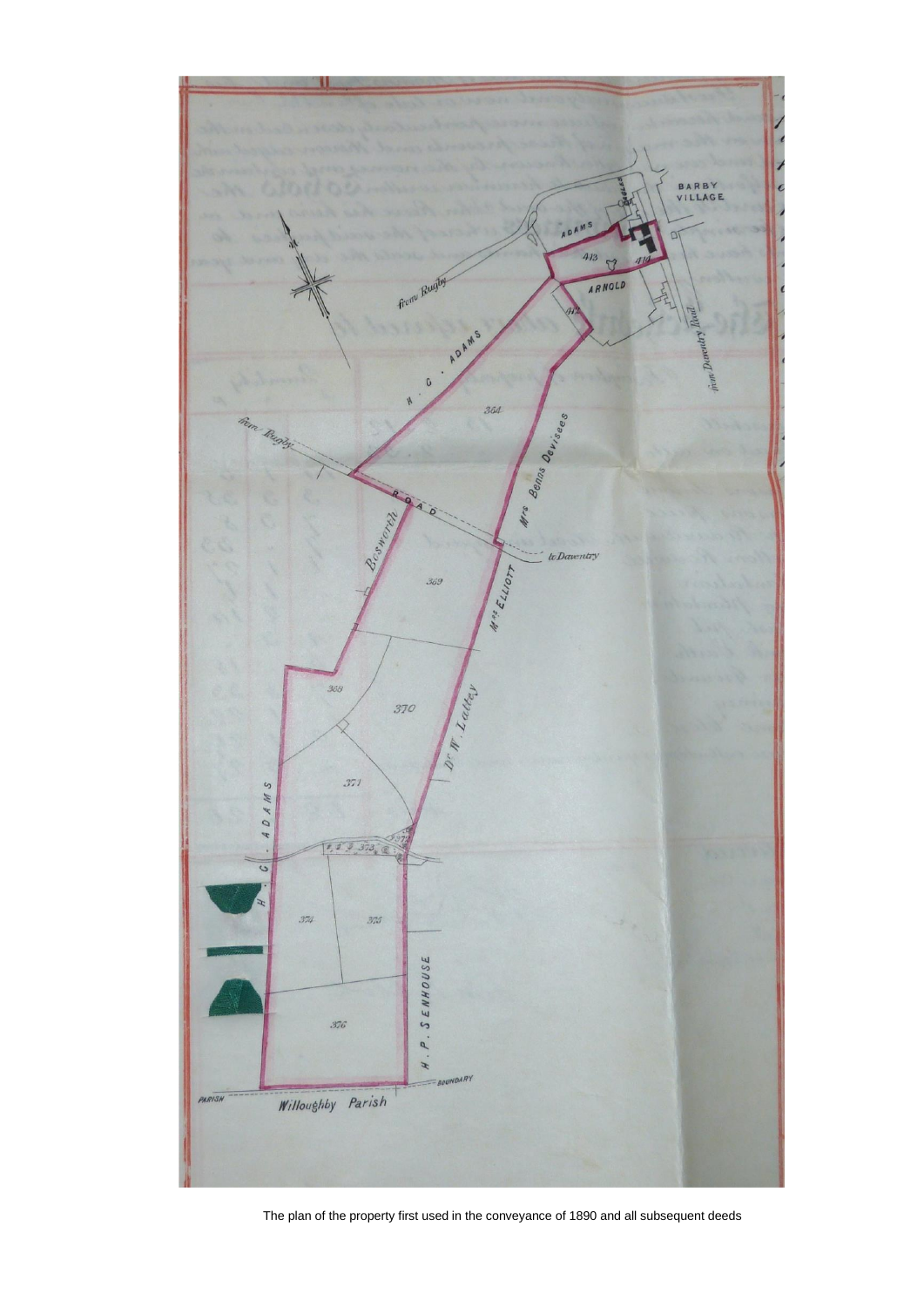The plan contained in the 1890 conveyance document shows the  $57\frac{1}{2}$  acres granted to Joseph Lee at the time of Enclosure, stretching down to the parish boundary, together with the Home Close and buildings, which make a total of about 62 acres. In a later conveyance, dated 1900, the area of the land, which had heretofore amounted to 62 acres 20 perches, has been amended to 62 acres 3 roods 26 perches, following an ordnance survey.

| $\mathcal{N}^{\circ}$ on<br>hlan | Description of property                          | Quantity                                                |
|----------------------------------|--------------------------------------------------|---------------------------------------------------------|
| 364                              | Grouschill<br>13.2.12<br>Road on dillo<br>.2.33  |                                                         |
| 368                              | Jarsons Tonque                                   | 14<br>ó<br>$\cdot$ <sup>3</sup><br>$\mathfrak{Z}$<br>38 |
| 369<br>370                       | Jarsons piece<br>Top Rodwell with Hovel and yard | $\mathfrak{Z}$<br>8                                     |
| 371                              | Bottom Rodwell                                   | 33                                                      |
| 372<br>373                       | Plantation<br>Big plantation                     | Ģ<br>$\mathcal{D}_{\mathcal{L}}$<br>14                  |
| 374                              | Wash pil                                         | $\mathfrak{D}$<br>4                                     |
| 370                              | bank barth<br>Far Ground                         | 5<br>18<br>$\overline{\mathbf{3}}$<br>3.3               |
| 376<br>412                       | Spinney                                          | 22                                                      |
| 413                              | Home Close                                       | 2Q<br>2<br>$\mathfrak{Z}$<br>27                         |
| 414                              | House outbuildings yardsgardens and Orchard      |                                                         |

The schedule describing the individual plots making up the 62 acre property in 1890

Thomas Cox of Churchover bought the property for £1750 in 1890. He sold it back to John Reeve ten months later for the same sum. John Reeve then took out a mortgage for £2000 in 1893 with Jane Haswell of Rugby and William James Crofts of Stretton under Fosse.

John Reeve sold the property for £2137 18s 6d to Lucy Ann Bunting in 1900. She was a milliner and dressmaker, born in Braunston in 1870, but in 1900 she was living at Braunston House, Bowness, Westmoreland. The day after purchasing the property, Mrs Bunting took out a mortgage with George Joseph Plevins (gentleman), Wilfred Maurice Plevins (gentleman), both of Woodford House, Thrapston, & John Gilbert Bradbury (gentleman, solicitor) of Birmingham, for £800, which she paid off in 1903. She sold the property in 1921 to Joseph Burton, of Stanground, near Peterborough, for £3000.

Joseph Burton had moved to Stevenage, Roade, by the time he sold the farm to Leslie James Pittom in 1932 for £1925. Since 1929, the farm had been unsuccessfully managed by Basil Dean Collett.<sup>8</sup>

<sup>8</sup> 'Discharge From Bankruptcy', *Rugby Advertiser*, 18 April 1939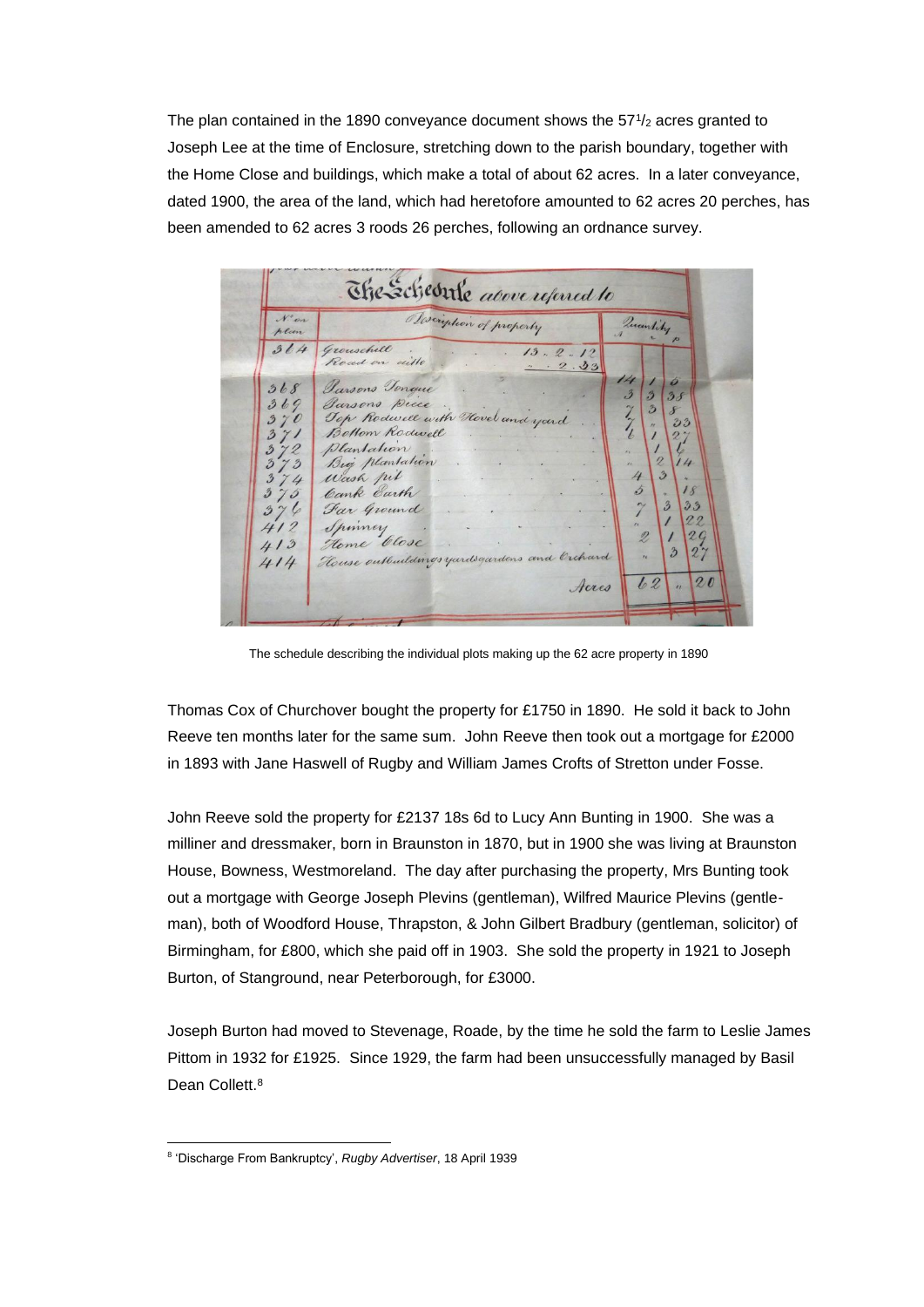In 1961 Leslie Pittom sold the property to Alexander Rippingham, who sold off about 45 acres to Basil Ismay in 1969, retaining the 14 acres of Grousehill and the close behind the house. He grew fruit and vegetables on this remaining land and used the barn fronting Daventry Road to the north of the house for housing battery hens. He sold the eggs, together with the fruit and vegetables, on a stall outside the house, run on an honesty basis. He became fruit & veg manager at Waitrose in Daventry after leaving Barby.



*Fairholme Farm* in the 1970s, with its fruit, veg and egg stall in the driveway and the hen barn to the right

Meryl and Glyn Roberts bought the house and barns, with paddock, in 1977. A small corner of the paddock was sold to the owners of *Lilac Cottage* and the last of the land was sold separately.<sup>9</sup>



9 BLHG, Deeds of *Lilac Cottage*, Doc 49